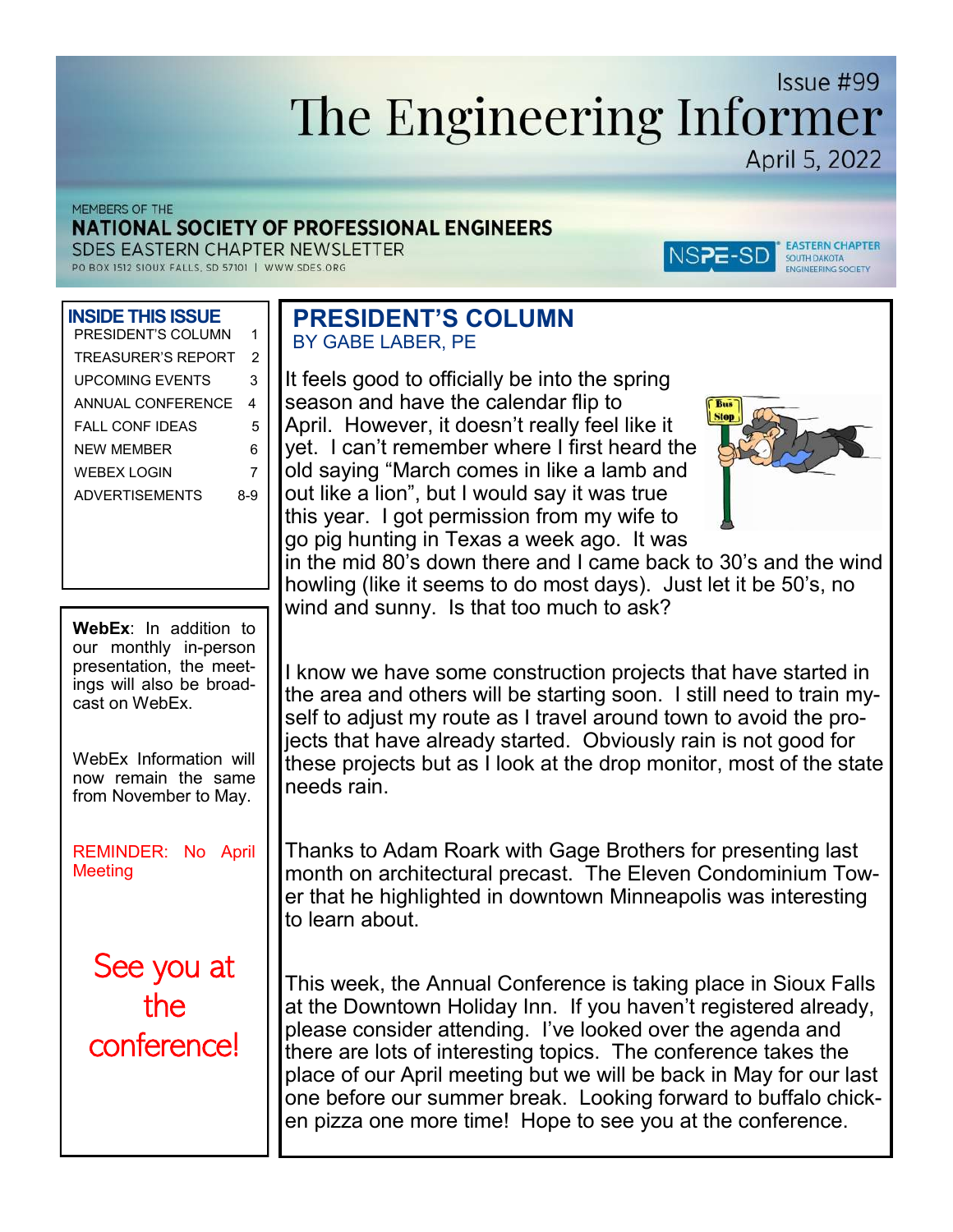| <b>SDES EASTERN CHAPTER NEWSLETTER</b>            |                  | <b>PAGE 2</b> |
|---------------------------------------------------|------------------|---------------|
| <b>TREASURER'S REPORT</b><br>BY SCOTT LAVOY, PE   |                  |               |
|                                                   |                  |               |
| <b>Previous General Fund Balance</b><br>2/28/2022 | \$<br>20,890.18  |               |
| Deposits:                                         |                  |               |
| Interest Deposit                                  | \$<br>0.21       |               |
| Interest Deposit                                  | \$<br>0.21       |               |
| <b>Total Deposits:</b>                            | \$<br>0.42       |               |
| Expenses:                                         |                  |               |
| E-week Mini Golf Expenses                         | \$<br>(93.19)    |               |
| E-week Awards Banquet Plaques                     | \$<br>(236.43)   |               |
| E-week Awards Banquet Entertainment               | \$<br>(700.00)   |               |
| E-week Awards Banquet Venue Expenses              | \$<br>(3,824.78) |               |
| <b>Total Expenses:</b>                            | \$<br>(4,854.40) |               |
| <b>Total General Fund Balance:</b>                | \$<br>16,036.20  |               |
| Previous Scholarship Fund Balance<br>2/28/2022    | \$<br>7,005.39   |               |
| Deposits:<br>None                                 | \$               |               |
| <b>Total Deposits:</b>                            | \$               |               |
| Expenses:<br>None                                 | \$               |               |
| <b>Total Expenses:</b>                            | \$               |               |
| <b>Total Scholarship Fund Balance:</b>            | \$<br>7,005.39   |               |
| <b>Total Account Balance</b><br>3/31/2022         | \$<br>23,041.59  |               |
|                                                   |                  |               |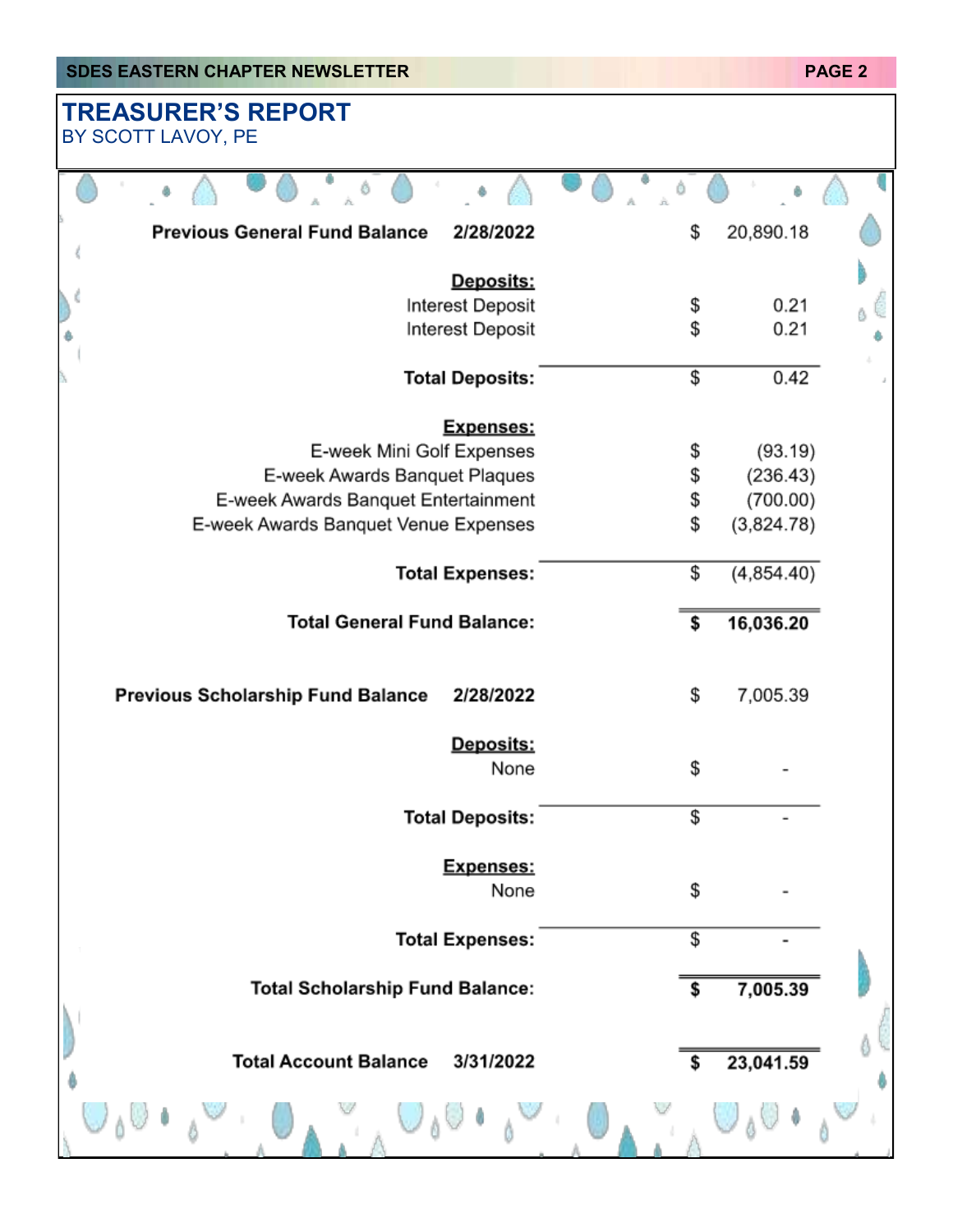## **UPCOMING EVENTS**

- **SDES Annual Conference, April 5-7 in Sioux Falls—Registration available online at sdes.org**
- **Tuesday, May 10th—May Monthly Meeting at Pizza Ranch —Steve Groen, Minnehaha County Highway Superintendent**

| <b>April 2022</b> |                |    |    |                           |             |                |
|-------------------|----------------|----|----|---------------------------|-------------|----------------|
|                   |                |    |    | Sun Mo Tue We Thu Fri Sat |             |                |
|                   |                |    |    |                           | $\mathbf 1$ | $\overline{2}$ |
| 3                 | $\overline{4}$ | 5  |    |                           | 8           | $\mathbf Q$    |
| 10                | 11             | 12 | 13 | 14                        | 15          | 16             |
| 17                | 18             | 19 | 20 | 21                        | 22          | 23             |
| 24                | 25             | 26 | 27 | 28                        | 29          | 30             |

# **May 2022**

|             | Sun Mon Tue Wed Thu Fri |     |    |                |    | <b>Sat</b> |
|-------------|-------------------------|-----|----|----------------|----|------------|
| $\mathbf 1$ | $\overline{2}$          | 3   |    | $\overline{5}$ |    |            |
| 8           |                         | 10  | 11 | 12             | 13 | 14         |
| 15          | <b>16</b>               | 17  | 18 | 19             | 20 | 21         |
| 22          | 23                      | -24 | 25 | 26             | 27 | 28         |
| 29          | 30                      | 31  |    |                |    |            |

**TO ADD A CALENDAR ITEM PLEASE CONTACT ABBY NELSON AT ABBY.NELSON@HDRINC.COM**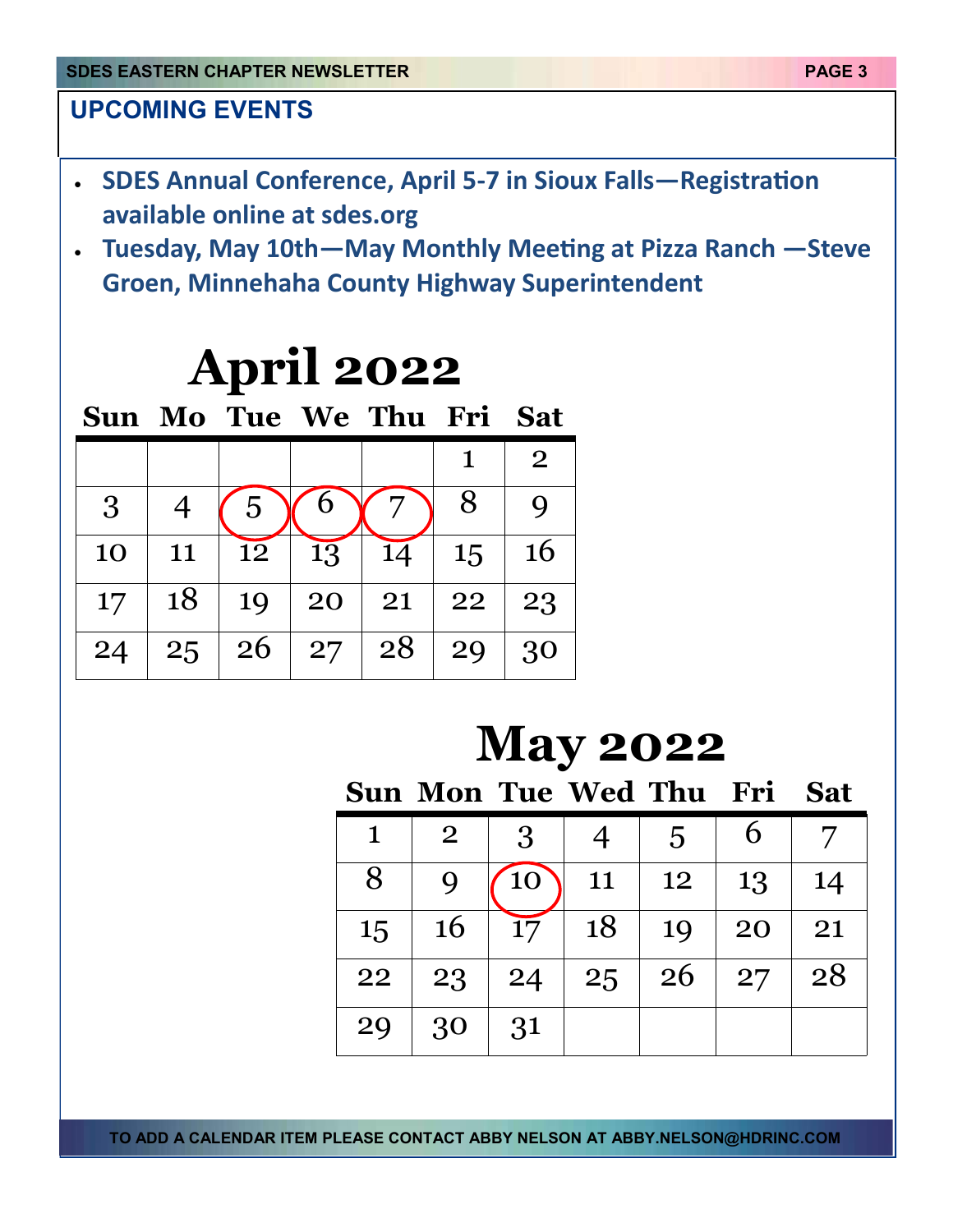# **ANNUAL CONFERENCE**

KRISTA MAY, PE

# **SDES 61st ANNUAL CONFERENCE SCHEDULE**

All times are stated in Central Time.

 All events, unless otherwise noted, will be at the Holiday Inn City Centre in Downtown Sioux Falls. Schedule subject to change.

## **Tuesday, April 5, 2022**

- 10:00a 2:00p **ACEC Quarterly Membership Meeting** (TBD)
- 3:00p 5:00p **SDES BOARD MEETING**
- 5:00p 6:00p **Registration Open**
- 5:30p 9:30p **HOSPITALITY ROOM:** Sponsored by the Dakota Concrete Pipe Association

### **Wednesday, April 6, 2022**

7:00a – 5:00p **Registration Open**

7:15a – 8:00a **BREAKFAST**

- 8:00a 8:10a **Welcome:** Mayor Paul TenHaken
- 8:10a 9:00a **Larry Young, Boiling Frog Development:** Walking Farther Than You Have Before

9:10a – 10:05a **Concurrent Technical Sessions**

- 10:05a 10:25a **BREAK & OPENING OF EXHIBIT HALL**
- 10:30a 12:20p **Concurrent Technical Sessions**
- 12:20p 1:55p **LUNCH & AWARDS**
- **Keynote Address:** NSPE President Rick Guerra, PE
- **New Officer Installation:** NSPE President Rick Guerra, PE

**Awards:** Brad Ludens, PE, SDES Awards Chair

- 2:00p 4:00p **Concurrent Technical Sessions**
- 4:00p 4:25p **BREAK in EXHIBIT HALL**
- 4:30p 4:55p **Concurrent Technical Sessions**
- 5:00p 5:30p **SDES ANNUAL MEMBERSHIP MEETING**
- 6:00p ????p **SOCIAL:** Remedy Brewing Company

## **Thursday, April 7, 2022**

- 7:15a 7:55a **BREAKFAST in EXHIBIT HALL**
- 8:00a 9:30a **Concurrent Technical Sessions**
- 9:30a 10:00a **BREAK in EXHIBIT HALL**
- 10:00a 12:00p **Concurrent Technical Sessions**
- 12:00p 1:00p **PAST PRESIDENTS' LUNCHEON:** All Past Presidents are invited to attend.

**Registration, sponsorship and vendor opportunities are available online at sdes.org**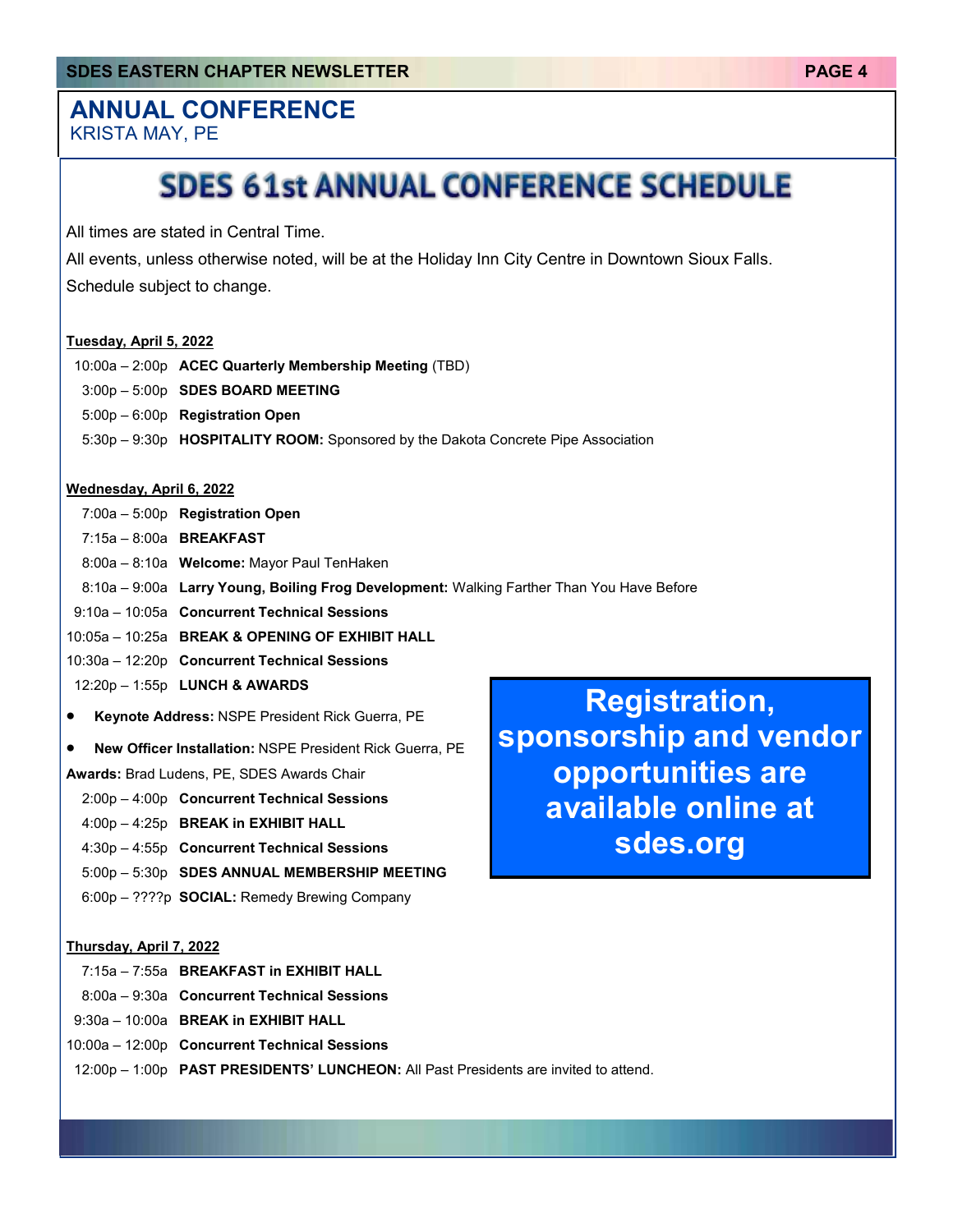## **UPCOMING FALL CONFERENCE**  ABBY NELSON, PE

- The upcoming Fall PDH Conference will be hosted by the Eastern Chapter and located in Sioux Falls.
- We are looking for committee planning members! Please let Abby Nelson know if you are interested in being involved in the fall conference planning. Many hands make light work!
- Are you interested in speaking at the fall conference or have a topic idea? Please pass it along!

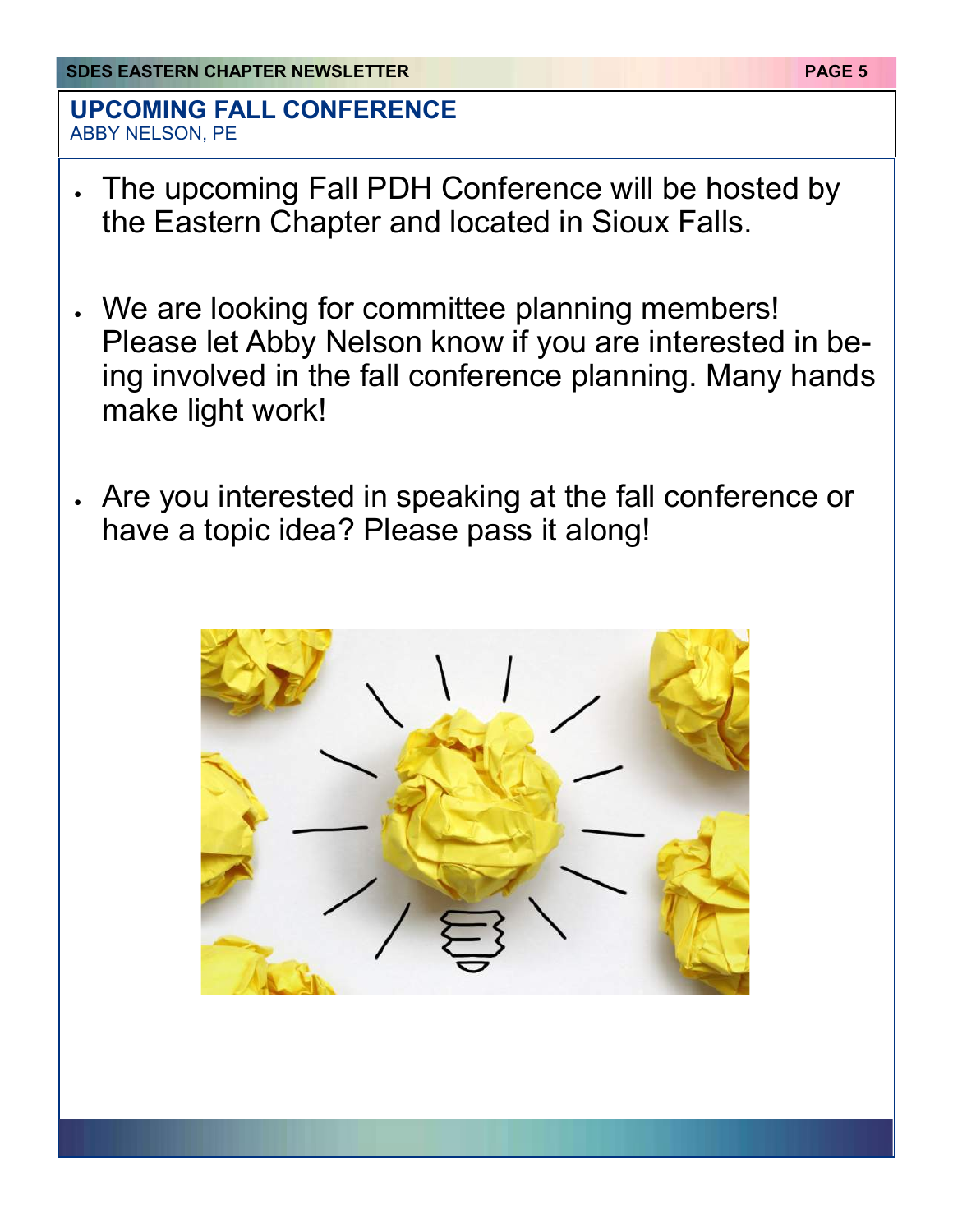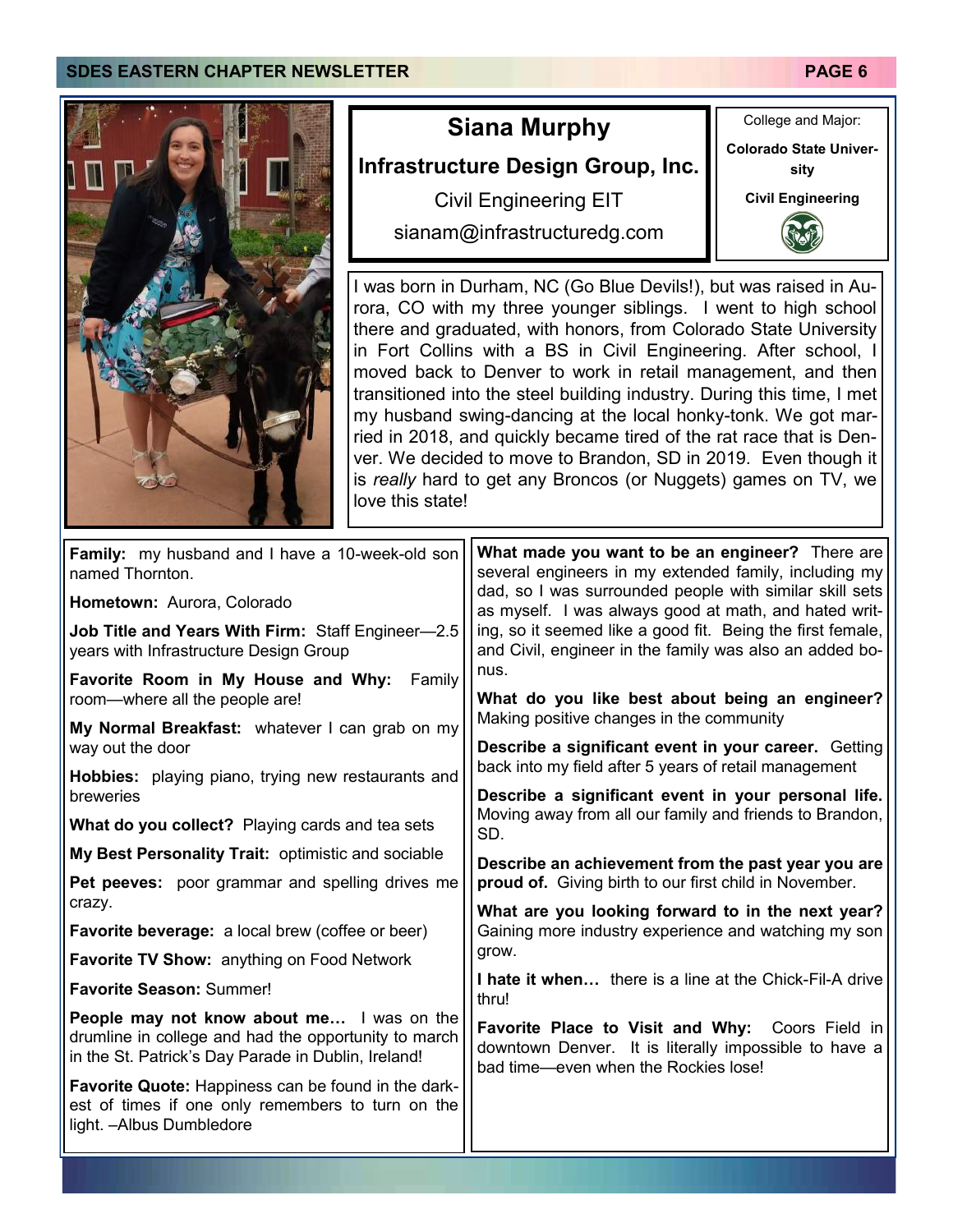## **2021-2022 OFFICERS AND CHAIRPERSONS**

### **Officers**

| President                   | Gabe Laber, PE            |  |  |
|-----------------------------|---------------------------|--|--|
| <b>President Elect</b>      | Josh Peterson, PE         |  |  |
| <b>Vice President</b>       | Devin Clay, PE            |  |  |
| Secretary/Treasurer         | Scott LaVoy, PE           |  |  |
| Chapter Director(1st term)  | Kent Ode, PE              |  |  |
| Chapter Director(2nd term)  | Kari Johnson PE           |  |  |
| <b>State Director</b>       | <b>Riley Rinehart, PE</b> |  |  |
| <b>Past President</b>       | Ben Scholtz, PE           |  |  |
|                             | <b>Committees</b>         |  |  |
| <b>Nominating Committee</b> | Lee Kaffar, BA            |  |  |
| Mathcounts                  | Krista May, PE            |  |  |
| Scholarship                 | Lance Mayer, PE           |  |  |
| <b>Events Coordinators</b>  |                           |  |  |
| E-Week                      | Erin Steever, PE          |  |  |
| <b>Winter Social</b>        | Kent Ode, PE              |  |  |
| <b>Golf Outing</b>          | Kent Ode, PE              |  |  |
| <b>Awards Banquet</b>       | Jedidiah Reimnitz, PE     |  |  |
| Awards                      | Wes Philips, PE           |  |  |
| Audio/Visual IT             | Chad Stensland, PE        |  |  |
| <b>Newsletter</b>           | Abby Nelson, PE           |  |  |
| <b>Membership List</b>      | Myron Adam, PE            |  |  |

## **Eastern Chapter of SDES Goals**

- *To promote the licensed practice of engineering and to provide learning opportunities that enable licensed engineers to maintain practice competency;*
- *To maintain high ethical standards for the practice of engineering and lead the profession in adhering to these principles:*
- *To protect the public health, safety, and welfare; while being good stewards of the environment;*
- *To incorporate engineering principles and perspectives in government decisions that protect the public; and*
- *To consider community service a professional obligation.*

## **SDES Mission Statement**

SDES is the state society of engineers from all disciplines that promotes the ethical and competent practice of engineering, advocates licensure, enhances the image of its members, and advocates legislation and public policy for the betterment of human welfare and the profession.

### Webex Login Instructions

**Reminder—There is NO Eastern Chapter April Meeting**

# Hope to see you at

the Spring

Conference!

For any and all newsletter articles, additions, edits, corrections, and important dates contact:

 Abby Nelson, PE HDR 101 S. Phillips Avenue, Suite 401 Sioux Falls, SD 57104 605-977-7753 Abby.Nelson@hdrinc.com

For all *State Society* membership information and other business, contact:

 Nancy Hoines SDES Executive Director PO Box 1076 Pierre, SD 57501 605-951-1004 sdengineeringsociety@gmail.com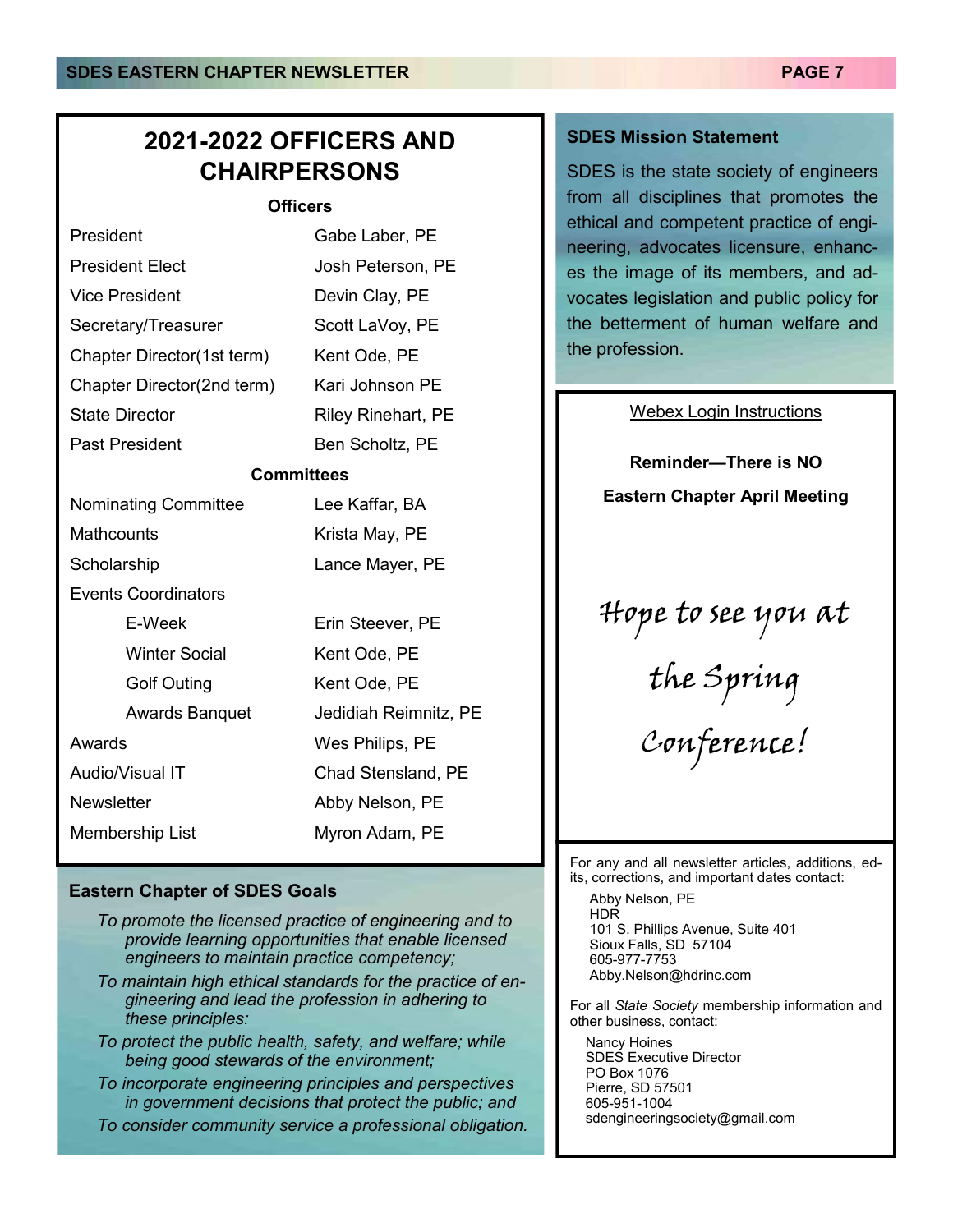

To advertise in the Engineering Informer, please contact Nancy Hoines at: sdengineeringsociety@gmail.com, or 605-951-1004.<br>The cost for a standard business card-size advertisement for one year is \$75. *Thank you to all of*